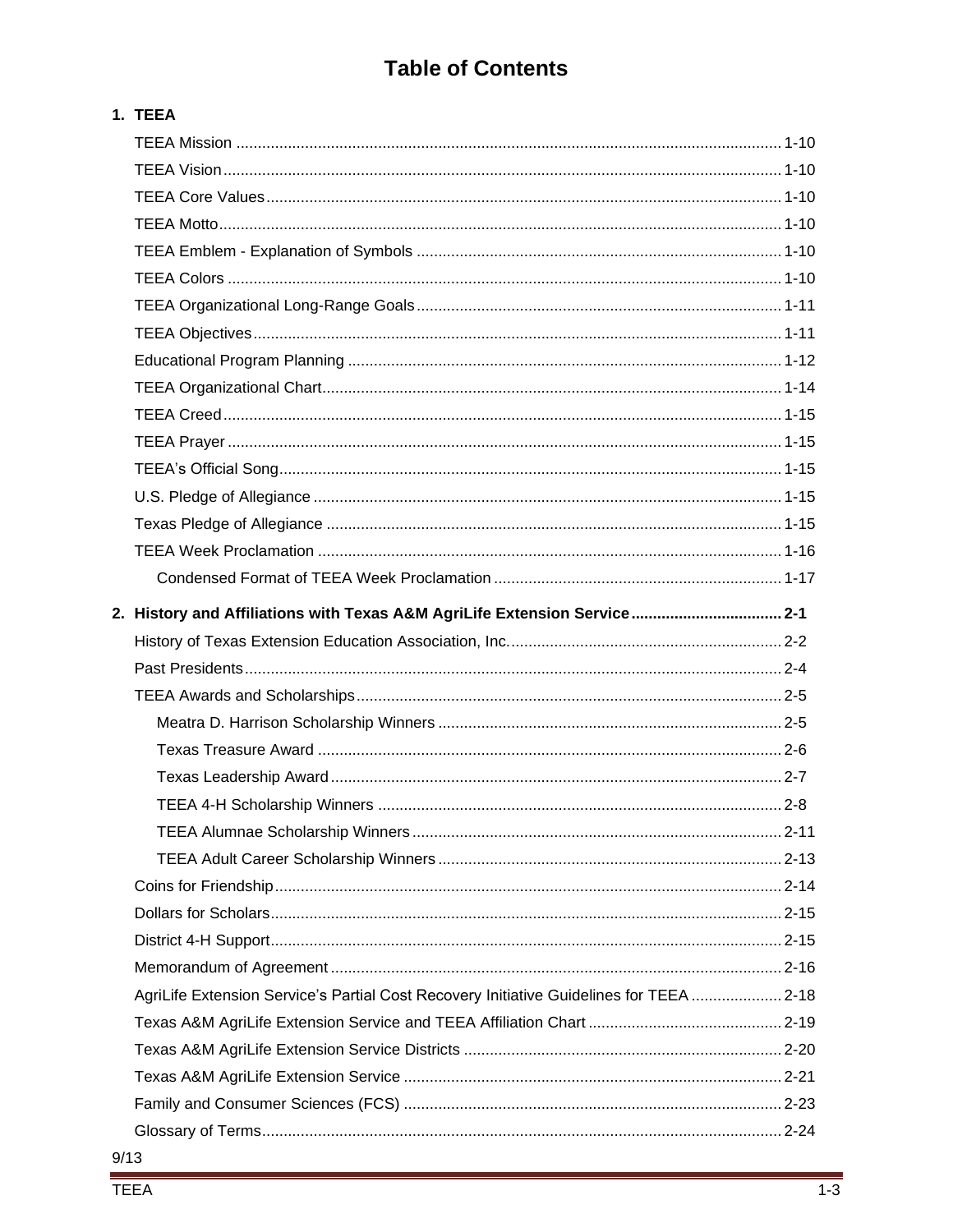| AgriLife Extension Regional and County Contacts for TEEA Board of Directors  3-5 |  |
|----------------------------------------------------------------------------------|--|
|                                                                                  |  |
|                                                                                  |  |
|                                                                                  |  |
|                                                                                  |  |
|                                                                                  |  |
|                                                                                  |  |
|                                                                                  |  |
|                                                                                  |  |
|                                                                                  |  |
|                                                                                  |  |
|                                                                                  |  |
|                                                                                  |  |
|                                                                                  |  |
|                                                                                  |  |
|                                                                                  |  |
|                                                                                  |  |
|                                                                                  |  |
|                                                                                  |  |
|                                                                                  |  |
|                                                                                  |  |
|                                                                                  |  |
|                                                                                  |  |
|                                                                                  |  |
|                                                                                  |  |
|                                                                                  |  |
|                                                                                  |  |
|                                                                                  |  |
|                                                                                  |  |
|                                                                                  |  |
|                                                                                  |  |
|                                                                                  |  |
|                                                                                  |  |
|                                                                                  |  |
|                                                                                  |  |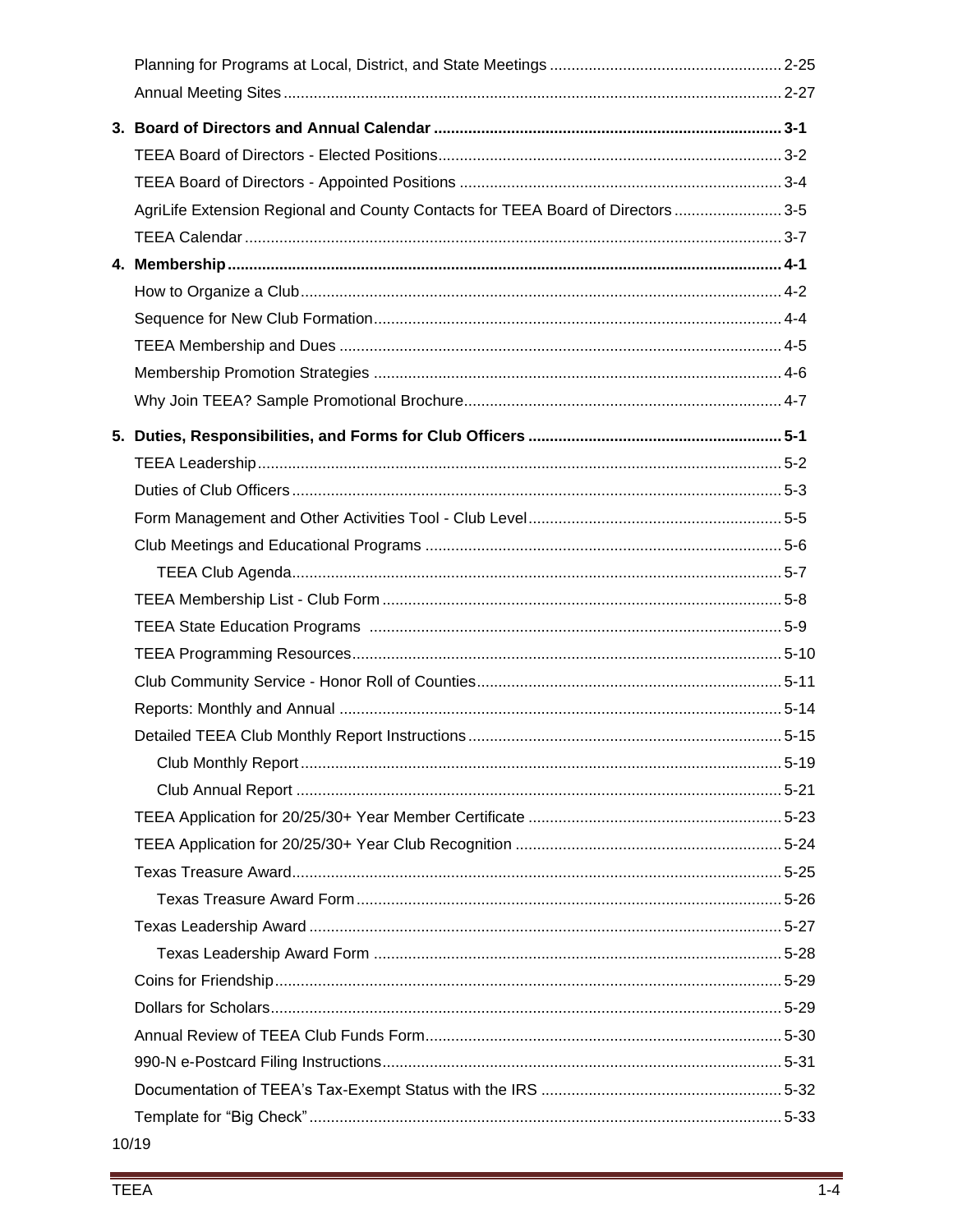| 6. Duties, Responsibilities, and Forms for County Association Officers ……………………………… 6-1 |  |
|-----------------------------------------------------------------------------------------|--|
|                                                                                         |  |
|                                                                                         |  |
|                                                                                         |  |
|                                                                                         |  |
|                                                                                         |  |
|                                                                                         |  |
|                                                                                         |  |
|                                                                                         |  |
| County Association Education and Community Service - Honor Roll of Counties 6-14        |  |
| TEEA Education and Honor Roll of Counties Reports: Monthly and Annual  6-17             |  |
|                                                                                         |  |
|                                                                                         |  |
|                                                                                         |  |
|                                                                                         |  |
|                                                                                         |  |
|                                                                                         |  |
|                                                                                         |  |
|                                                                                         |  |
|                                                                                         |  |
|                                                                                         |  |
|                                                                                         |  |
|                                                                                         |  |
|                                                                                         |  |
|                                                                                         |  |
|                                                                                         |  |
|                                                                                         |  |
|                                                                                         |  |
|                                                                                         |  |
|                                                                                         |  |
|                                                                                         |  |
|                                                                                         |  |
|                                                                                         |  |
|                                                                                         |  |
|                                                                                         |  |
|                                                                                         |  |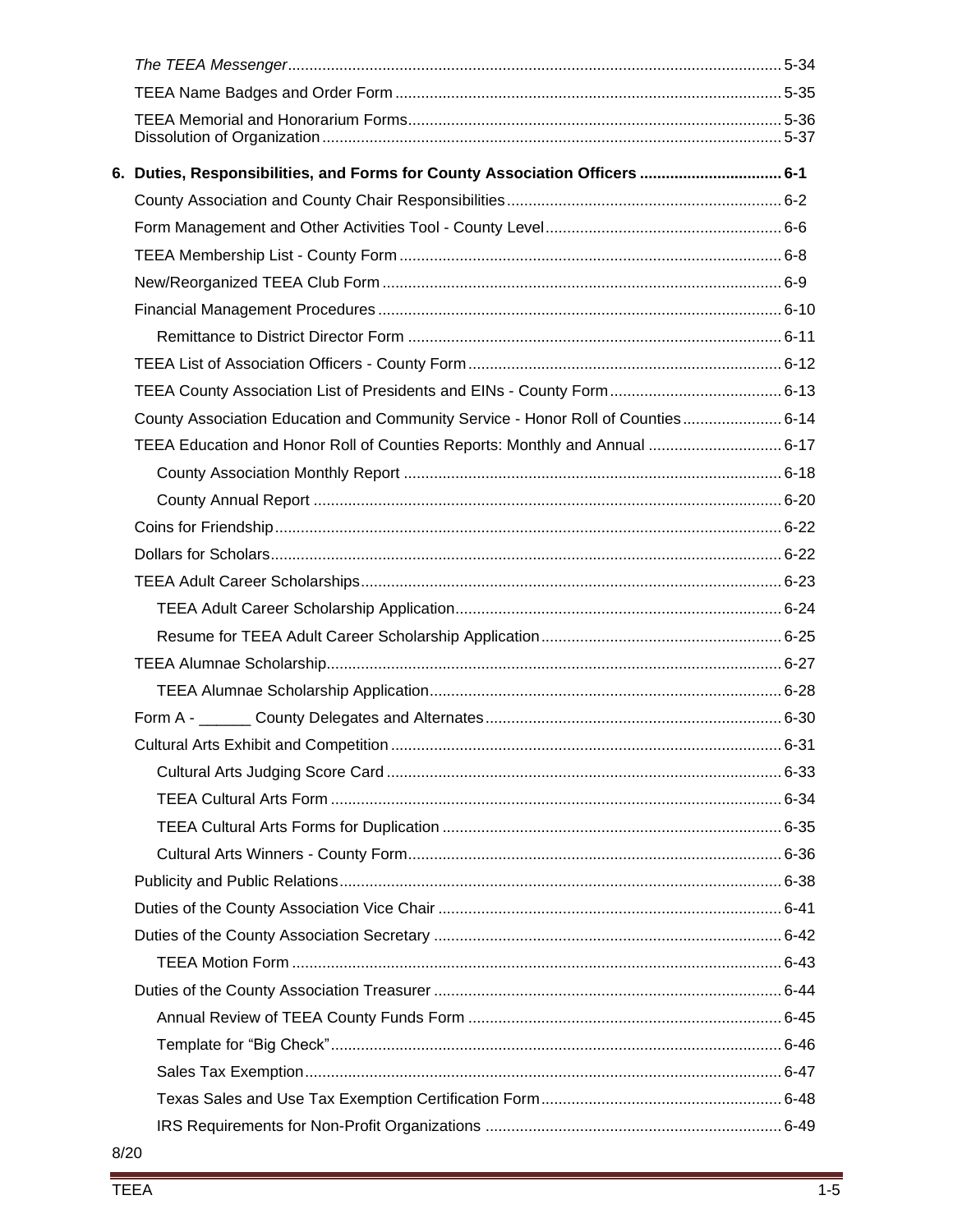| 7. Duties, Responsibilities, and Forms for District Directors and Officers  7-1   |  |
|-----------------------------------------------------------------------------------|--|
|                                                                                   |  |
|                                                                                   |  |
|                                                                                   |  |
|                                                                                   |  |
| District Financial Statement for Fall Training and Spring Conference Form 7-11    |  |
|                                                                                   |  |
|                                                                                   |  |
|                                                                                   |  |
|                                                                                   |  |
|                                                                                   |  |
|                                                                                   |  |
|                                                                                   |  |
|                                                                                   |  |
|                                                                                   |  |
|                                                                                   |  |
|                                                                                   |  |
|                                                                                   |  |
|                                                                                   |  |
|                                                                                   |  |
|                                                                                   |  |
|                                                                                   |  |
| Host Region (3 District Directors) Responsibilities for the State Conference 7-27 |  |
|                                                                                   |  |
|                                                                                   |  |
|                                                                                   |  |
|                                                                                   |  |
|                                                                                   |  |
|                                                                                   |  |
|                                                                                   |  |
|                                                                                   |  |
|                                                                                   |  |
|                                                                                   |  |
|                                                                                   |  |
|                                                                                   |  |
|                                                                                   |  |
|                                                                                   |  |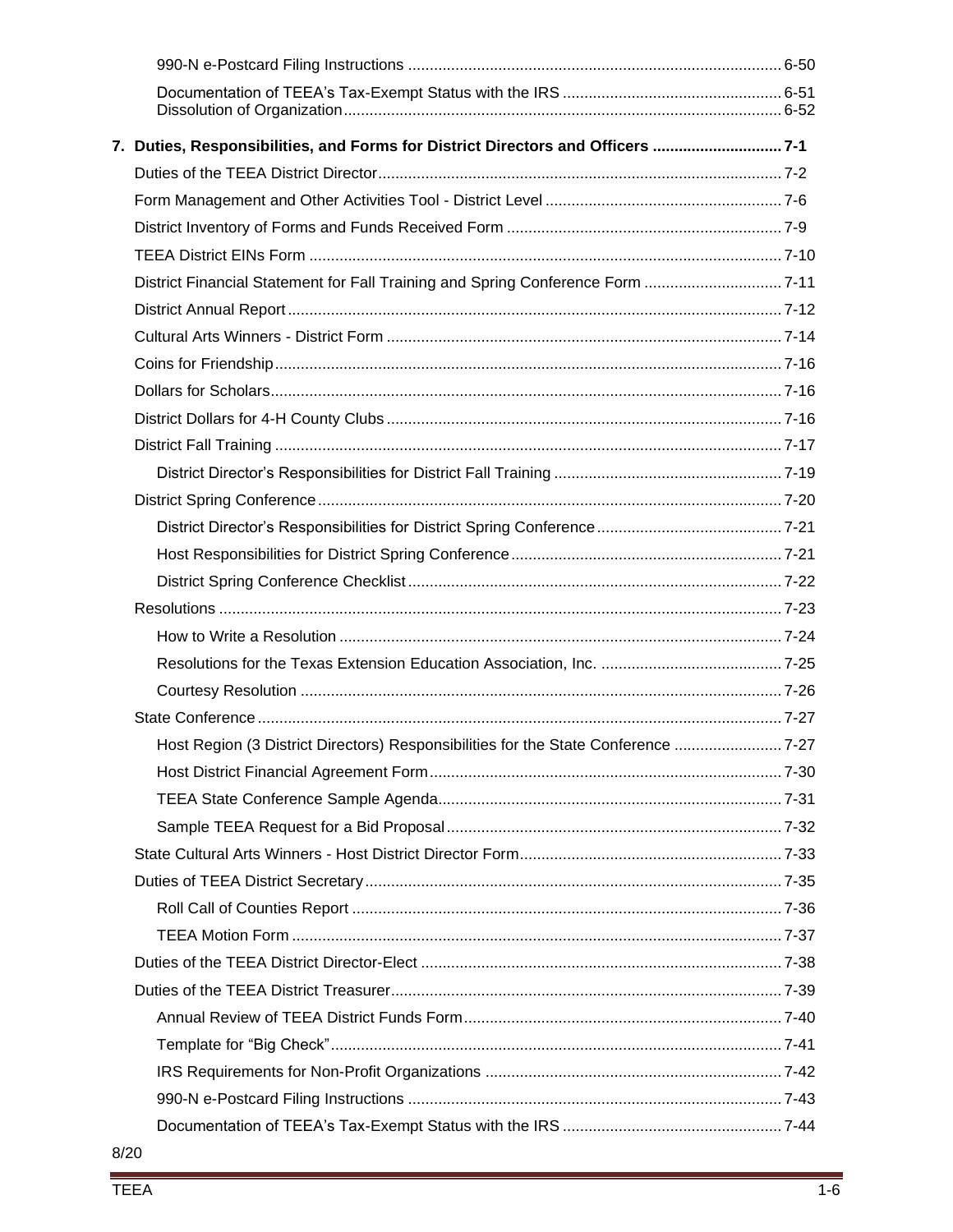| Duties and Responsibilities of the TEEA First Vice President for Leadership 9-9 |  |
|---------------------------------------------------------------------------------|--|
| Duties and Responsibilities of the TEEA Second Vice President for Programs 9-10 |  |
|                                                                                 |  |
|                                                                                 |  |
|                                                                                 |  |
|                                                                                 |  |
|                                                                                 |  |
|                                                                                 |  |
|                                                                                 |  |
|                                                                                 |  |
|                                                                                 |  |
|                                                                                 |  |
|                                                                                 |  |
|                                                                                 |  |
|                                                                                 |  |
|                                                                                 |  |
|                                                                                 |  |
| Duties and Responsibilities of the Certified Volunteer Units (CVU) Chair 10-4   |  |
|                                                                                 |  |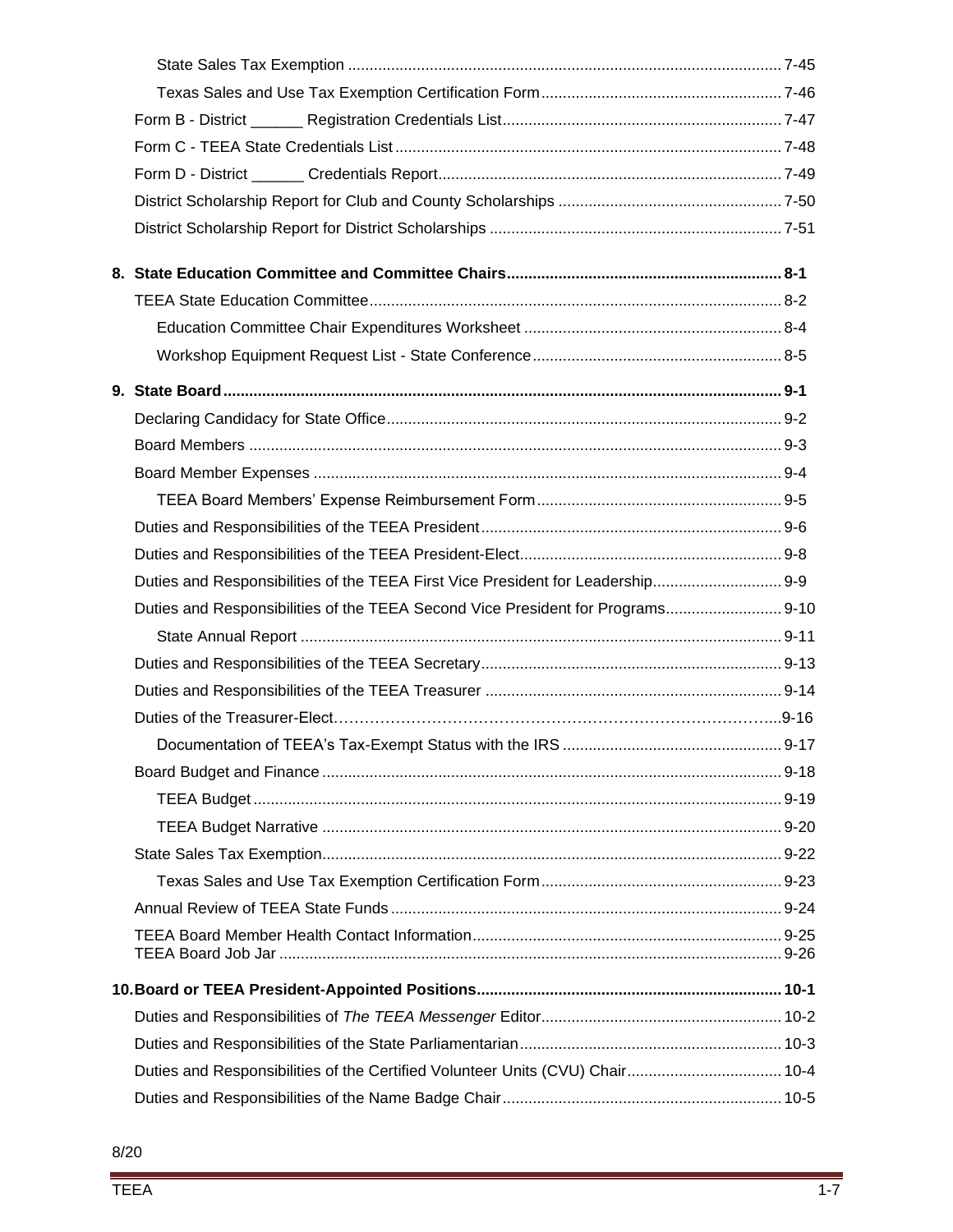| Information Only for TEEA County Chair and TEEA District Director - Judging  12-8 |  |
|-----------------------------------------------------------------------------------|--|
|                                                                                   |  |
|                                                                                   |  |